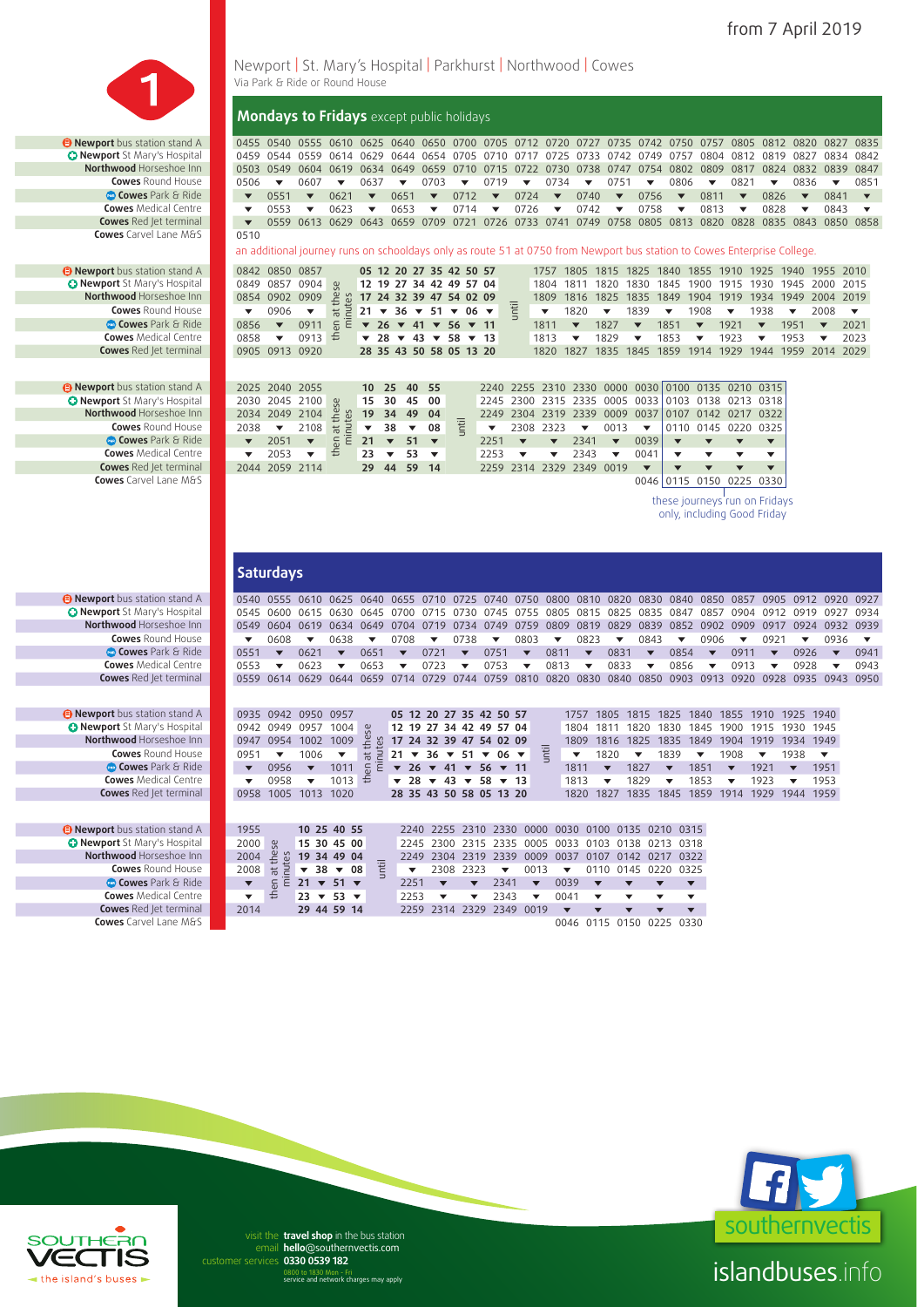

*B* Newport bus station stand A **Cowes** Round House **Cowes** Park & Ride **Cowes** Medical Centre **Cowes** Red Jet terminal

*B* Newport bus station stand A *C* Newport St Mary's Hospital **Northwood** Horseshoe Inn **Cowes** Round House **COWES** Park & Ride **Cowes** Carvel Lane M&S

Newport | St. Mary's Hospital | Parkhurst | Northwood | Cowes Via Park & Ride or Round House

### **Sundays** & public holidays

| <b>Newport</b> bus station stand A | 0650 | 0720                 | 0740      | 0755                 | 0810                     | 0825      | 0840                     | 0850                    | 0903                               |                              |                          | 13 23 33 43 53 03                        |      |                         | 1713                 | 1723                 | 1733                    | 1743 | 1755                    | 1810 | 1825                 |
|------------------------------------|------|----------------------|-----------|----------------------|--------------------------|-----------|--------------------------|-------------------------|------------------------------------|------------------------------|--------------------------|------------------------------------------|------|-------------------------|----------------------|----------------------|-------------------------|------|-------------------------|------|----------------------|
| <b>Newport</b> St Mary's Hospital  | 0655 | 0725                 | 0745      | 0800                 | 0815                     | 0830      | 0845                     | 0855                    | 0908                               | ္က                           |                          | 18 28 38 48 58 08                        |      |                         | 1718                 | 1728                 | 1738                    | 1748 | 1800                    | 1815 | 1830                 |
| Northwood Horseshoe Inn            | 0659 | 0729                 | 0749      | 0804                 | 0819                     | 0834      | 0849                     | 0900                    | 0913                               | $\mathbb{H}$                 |                          | 23 33 43 53 03 13                        |      |                         | 1723                 | 1733                 | 1743                    | 1753 | 1804                    | 1819 | 1834                 |
| <b>Cowes</b> Round House           | ▼    | 0733                 |           | 0808                 |                          | 0838      | ▼                        | 0904                    | ▼                                  | $\overline{5}$               | 27                       | $47 \bullet$<br>$\overline{\phantom{a}}$ | 07   | ii<br>▼                 | 1727                 | ▼                    | 1747                    |      | 1808                    | ▼    | 1838                 |
| <b>Cowes</b> Park & Ride           | 0701 | $\blacktriangledown$ | 0751      | $\blacktriangledown$ | 0821                     |           | 0851                     | $\blacktriangledown$    | 0915                               | $\epsilon$<br>$\overline{a}$ | $\blacktriangledown$     | $35 \times 55 \times 15$                 |      |                         | $\blacktriangledown$ | 1735                 | $\blacktriangledown$    | 1755 | $\blacktriangledown$    | 1821 | $\blacktriangledown$ |
| <b>Cowes</b> Medical Centre        | 0703 | ▼                    | 0753      | ▼                    | 0823                     |           | 0853                     | ▼                       | 0916                               | £                            |                          | $\sqrt{36}$ $\sqrt{56}$ $\sqrt{16}$      |      |                         | ▼                    | 1736                 | $\overline{\mathbf{v}}$ | 1756 | $\overline{\mathbf{v}}$ | 1823 | ▼                    |
| <b>Cowes</b> Red Jet terminal      | 0709 | 0739                 | 0759      | 0814                 | 0829                     | 0844      | 0859                     | 0911                    | 0924                               |                              |                          | 34 44 54 04 14 24                        |      |                         | 1734                 | 1744                 | 1754                    | 1804 | 1814                    | 1829 | 1844                 |
|                                    |      |                      |           |                      |                          |           |                          |                         |                                    |                              |                          |                                          |      |                         |                      |                      |                         |      |                         |      |                      |
|                                    |      |                      |           |                      |                          |           |                          |                         |                                    |                              |                          |                                          |      |                         |                      |                      |                         |      |                         |      |                      |
| <b>Newport</b> bus station stand A | 1840 | 1855                 | 1910 1925 |                      | 1940                     | 1955 2010 |                          |                         | 2025 2040 2055 2120 2150 2220      |                              |                          |                                          |      | 2250                    |                      | 2320 2350 0020       |                         |      |                         |      |                      |
| <b>Newport</b> St Mary's Hospital  | 1845 | 1900                 | 1915      | 1930                 | 1945                     | 2000      |                          |                         | 2015 2030 2045 2100 2125 2155 2225 |                              |                          |                                          |      | 2255                    | 2325                 | 2355 0024            |                         |      |                         |      |                      |
| Northwood Horseshoe Inn            | 1849 | 1904                 | 1919      | 1934                 | 1949                     | 2004      | 2019                     |                         | 2034 2049                          | 2104 2129                    |                          | 2159                                     | 2229 | 2259                    | 2329                 | 2359 0027            |                         |      |                         |      |                      |
| <b>Cowes</b> Round House           | ▼    | 1908                 | ▼         | 1938                 | $\overline{\phantom{a}}$ | 2008      | $\overline{\phantom{a}}$ | 2038                    | ▼                                  | 2108                         | $\overline{\phantom{a}}$ | 2203                                     |      | 2303                    | ▼                    | 0003                 | $\overline{\mathbf{v}}$ |      |                         |      |                      |
| <b>Cowes</b> Park & Ride           | 1851 | $\blacktriangledown$ | 1921      | $\blacktriangledown$ | 1951                     |           | 2021                     | $\overline{\mathbf{v}}$ | 2051                               | $\blacktriangledown$         | 2131                     | $\blacktriangledown$                     | 2231 | $\overline{\mathbf{v}}$ | 2331                 | $\blacktriangledown$ | 0029                    |      |                         |      |                      |
| <b>Cowes</b> Medical Centre        | 1853 | ▼                    | 1923      | ▼                    | 1953                     | ▼         | 2023                     | ▼                       | 2053                               | $\overline{\mathbf{v}}$      | 2133                     |                                          | 2233 | $\overline{\mathbf{v}}$ | 2333                 | ▼                    | 0030                    |      |                         |      |                      |
| <b>Cowes</b> Red Jet terminal      | 1859 | 1914                 | 1929      | 1944                 | 1959                     | 2014      | 2029                     |                         | 2044 2059 2114 2139 2209           |                              |                          |                                          | 2239 | 2309                    | $\blacktriangledown$ |                      | $\blacktriangledown$    |      |                         |      |                      |
| Cowes Carvel Lane M&S              |      |                      |           |                      |                          |           |                          |                         |                                    |                              |                          |                                          |      |                         | 2339                 | 0009                 | 0036                    |      |                         |      |                      |
|                                    |      |                      |           |                      |                          |           |                          |                         |                                    |                              |                          |                                          |      |                         |                      |                      |                         |      |                         |      |                      |





**hello**@southernvectis.com **0330 0539 182** 0800 to 1830 Mon - Fri service and network charges may apply email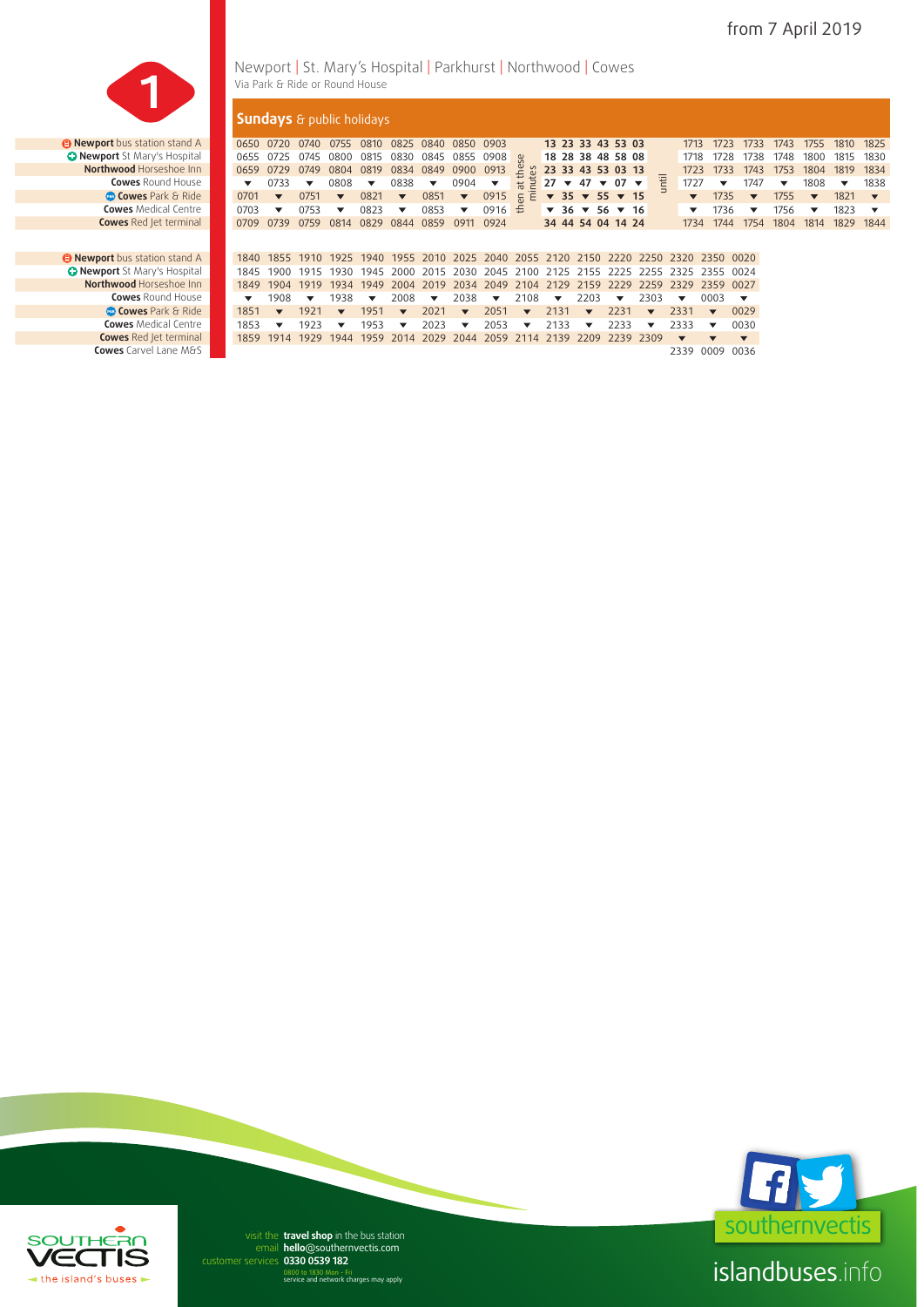

**Cowes** Red Jet terminal **Cowes** Carvel Lane M&S **Cowes** Medical Centre **Cowes** Park & Ride **Cowes** Round House **Northwood** Horseshoe Inn *O* Newport St Mary's Hospital *B* Newport bus station

**Cowes** Red Jet terminal **Cowes** Carvel Lane M&S **Cowes** Medical Centre<br>**© Cowes** Park & Ride **Cowes** Round House **Northwood** Horseshoe Inn *O* Newport St Mary's Hospital **B** Newport bus station

**Cowes** Red Jet terminal **Cowes** Carvel Lane M&S **Cowes** Medical Centre **Cowes** Park & Ride **Cowes** Round House **Northwood** Horseshoe Inn **2 Newport** St Mary's Hospital **3 Newport** bus station

**Cowes** Red Jet terminal **Cowes** Carvel Lane M&S **Cowes** Medical Centre **Cowes** Park & Ride **Cowes** Round House **Northwood** Horseshoe Inn *O* Newport St Mary's Hospital *B* Newport bus station

**Cowes** Red Jet terminal **Cowes** Carvel Lane M&S **Cowes** Medical Centre **Cowes** Park & Ride **Cowes** Round House **Northwood** Horseshoe Inn *D* **Newport St Mary's Hospital 2 Newport** bus station

**Cowes** Red Jet terminal **Cowes** Carvel Lane M&S **Cowes** Medical Centre **Cowes** Park & Ride **Cowes** Round House **Northwood Horseshoe Inn** *O* Newport St Mary's Hospital *<u>B</u>* Newport bus station

**SOUTHE** 

Cowes | Northwood | Parkhurst | St. Mary's Hospital | Newport Via Park & Ride or Round House

#### **Mondays to Fridays** except public holidays

| 0600 0615 0630 0645 0700 0715 0723 0730 0738 0745 0753 0800 0808 0815 0822 0829 0836 0845<br>0510 0601 0616 0631 0646 0701 0716 0724 0732 0740 0747 0755 0802 0810 0817 0824 0831 0838 0847                                                                 |  |
|-------------------------------------------------------------------------------------------------------------------------------------------------------------------------------------------------------------------------------------------------------------|--|
|                                                                                                                                                                                                                                                             |  |
|                                                                                                                                                                                                                                                             |  |
| $0.0515$ $\blacktriangleright$ 0622 $\blacktriangleright$ 0652 $\blacktriangleright$ 0722 $\blacktriangleright$ 0738 $\blacktriangleright$ 0753 $\blacktriangleright$ 0808 $\blacktriangleright$ 0823 $\blacktriangleright$ 0837 $\blacktriangleright$ 0853 |  |
| 0516 $\bullet$ 0623 $\bullet$ 0653 $\bullet$ 0723 $\bullet$ 0739 $\bullet$ 0754 $\bullet$ 0809 $\bullet$ 0824 $\bullet$ 0838 $\bullet$ 0854                                                                                                                 |  |
| $\bullet$ 0605 $\bullet$ 0635 $\bullet$ 0705 $\bullet$ 0728 $\bullet$ 0744 $\bullet$ 0759 $\bullet$ 0814 $\bullet$ 0828 $\bullet$ 0842 $\bullet$                                                                                                            |  |
| 0518 0609 0625 0639 0655 0709 0725 0732 0741 0748 0756 0803 0811 0818 0826 0832 0840 0846 0856                                                                                                                                                              |  |
|                                                                                                                                                                                                                                                             |  |
| 0523 0615 0631 0645 0701 0715 0731 0738 0747 0754 0802 0809 0817 0824 0832 0838 0846 0852 0902                                                                                                                                                              |  |

| res Red Jet terminal        | 0853                                                                                             |                                                                                        |  |  |  | 00 08 15 23 30 38 45 53 |        |                |                             |                                  |                      |                                                 |                 |                                |                          | 1815 1823 1830 1838 1845 1900 1915 1930 1945 2000 2015 2030 |  |
|-----------------------------|--------------------------------------------------------------------------------------------------|----------------------------------------------------------------------------------------|--|--|--|-------------------------|--------|----------------|-----------------------------|----------------------------------|----------------------|-------------------------------------------------|-----------------|--------------------------------|--------------------------|-------------------------------------------------------------|--|
| es Carvel Lane M&S          | 0855                                                                                             |                                                                                        |  |  |  | 02 10 17 25 32 40 47 55 |        |                |                             |                                  |                      |                                                 |                 |                                |                          | 1817 1825 1831 1839 1846 1901 1916 1931 1946 2001 2016 2031 |  |
| wes Medical Centre          | $\mathbf{v}$                                                                                     | $8.08 \times 23 \times 38 \times 53 \times$                                            |  |  |  |                         |        | $1823 \times$  |                             | $1837 \quad \blacktriangleright$ |                      | $1851 \quad \bullet$                            | $1920 \times$   | 1950                           | $\overline{\phantom{a}}$ | $2020 - 7$                                                  |  |
| <b>Cowes</b> Park & Ride    | $\mathbf{v}$ $\in$ $\frac{0}{2}$ 09 $\mathbf{v}$ 24 $\mathbf{v}$ 39 $\mathbf{v}$ 54 $\mathbf{v}$ |                                                                                        |  |  |  |                         | 売      | 1824 $\bullet$ |                             |                                  |                      | 1838 $\sqrt{ }$ 1852 $\sqrt{ }$ 1921 $\sqrt{ }$ |                 | $1951 -$                       |                          | $2021 - 7$                                                  |  |
|                             |                                                                                                  |                                                                                        |  |  |  |                         |        |                |                             |                                  |                      |                                                 |                 |                                |                          |                                                             |  |
| <b>owes</b> Round House     | 0859                                                                                             | $\overline{P} = \overline{V}$ 14 $\overline{V}$ 29 $\overline{V}$ 44 $\overline{V}$ 59 |  |  |  |                         | $\Box$ | $\sqrt{2}$     | $1829$ $\blacktriangledown$ |                                  | $1843 \quad \bullet$ |                                                 | 1904 $\sqrt{ }$ | $1934 \times 2004 \times 2034$ |                          |                                                             |  |
| vood Horseshoe Inn          | $0903 \stackrel{\sqrt{5}}{2}$ = 11 18 26 33 41 48 56 03                                          |                                                                                        |  |  |  |                         |        |                |                             |                                  |                      |                                                 |                 |                                |                          | 1826 1833 1840 1847 1854 1908 1923 1938 1953 2008 2023 2038 |  |
| <b>t</b> St Mary's Hospital | $0909$ <sup>+</sup>                                                                              |                                                                                        |  |  |  | 17 24 32 39 47 54 02 09 |        |                |                             |                                  |                      |                                                 |                 |                                |                          | 1832 1839 1846 1853 1859 1913 1928 1943 1958 2013 2028 2043 |  |

an additional journey runs on schooldays only as route 51 at 1455 from Cowes Enterprise College to Newport Bus Station

## **Saturdays**

|      | 0600 0615 0630 0645 0700 0715 0730 0745 0800 0815 0825 0835 0845 0855 0905 0915 0923 0930 0938 0945 |                             |                         |                                                |                  |                           |                             |                             |                                   |            |                             |            |      |                          |                             |                                                                                                     |
|------|-----------------------------------------------------------------------------------------------------|-----------------------------|-------------------------|------------------------------------------------|------------------|---------------------------|-----------------------------|-----------------------------|-----------------------------------|------------|-----------------------------|------------|------|--------------------------|-----------------------------|-----------------------------------------------------------------------------------------------------|
|      | 0601 0616 0631 0646 0701 0716 0731 0746 0801 0816 0827 0837 0847 0857 0907 0917 0925 0932 0940 0947 |                             |                         |                                                |                  |                           |                             |                             |                                   |            |                             |            |      |                          |                             |                                                                                                     |
|      | 0620                                                                                                | 0650                        | $\overline{\mathbf{v}}$ | 0720                                           | $\mathbf{v}$     | $0750 \quad \bullet$      | $0820 \times$               | $0842$ $\bullet$            |                                   | $0902 - 7$ |                             | $0922 - 7$ |      | 0938                     |                             | 0953                                                                                                |
|      | $0621$ $\blacktriangledown$                                                                         | $0651$ $\blacktriangledown$ |                         |                                                | $0721 - 7$       | $0751 \times 0821 \times$ |                             | $0843$ $\blacktriangledown$ |                                   | $0903 - 7$ |                             | $0923 - 7$ |      | $0939 -$                 |                             | 0954                                                                                                |
|      |                                                                                                     |                             |                         |                                                |                  |                           |                             |                             |                                   |            |                             |            |      |                          |                             |                                                                                                     |
| 0604 |                                                                                                     | $\overline{\phantom{a}}$    | 0704                    | $\mathbf{v}$ and $\mathbf{v}$ and $\mathbf{v}$ | $0734$ $\bullet$ |                           | $0804$ $\blacktriangledown$ |                             | $0.831$ $\bullet$ 0.851 $\bullet$ |            | $0911$ $\blacktriangledown$ |            | 0929 | $\overline{\phantom{a}}$ | $0944$ $\blacktriangledown$ |                                                                                                     |
|      | 0608 0623 0638 0653 0708 0723 0738 0753 0808 0823 0835 0845 0855 0905 0915 0925 0933 0941 0948 0956 |                             |                         |                                                |                  |                           |                             |                             |                                   |            |                             |            |      |                          |                             |                                                                                                     |
|      |                                                                                                     |                             |                         |                                                |                  |                           |                             |                             |                                   |            |                             |            |      |                          |                             | 0613 0628 0643 0658 0713 0728 0743 0758 0813 0828 0841 0851 0901 0911 0921 0931 0939 0947 0954 1002 |

| 0953 |                                                                                                                                                                            |  |  |  | 00 08 15 23 30 38 45 53 |                            |   |                         |      |                         |                             |                                                                               |                             |                                 |            |                  |                |          | 1800 1808 1815 1823 1830 1838 1845 1900 1915 1930 1945 2000 2015 |
|------|----------------------------------------------------------------------------------------------------------------------------------------------------------------------------|--|--|--|-------------------------|----------------------------|---|-------------------------|------|-------------------------|-----------------------------|-------------------------------------------------------------------------------|-----------------------------|---------------------------------|------------|------------------|----------------|----------|------------------------------------------------------------------|
| 0955 |                                                                                                                                                                            |  |  |  |                         | 02 10 17 25 32 40 47 55    |   |                         |      |                         |                             | 1802 1810 1817 1825 1831 1839 1846 1901 1916 1931 1946 2001 2016              |                             |                                 |            |                  |                |          |                                                                  |
|      | $\frac{60}{100}$ 08 $\sqrt{23}$ $\sqrt{38}$ $\sqrt{53}$ $\sqrt{2}$                                                                                                         |  |  |  |                         |                            |   | 1808                    |      | $1823 - 7$              |                             | $1837 \times 7$                                                               | $1851$ $\blacktriangledown$ |                                 | $1920 - 7$ |                  | 1950           |          | 2020                                                             |
|      | $\overline{\bullet}$ $\stackrel{f}{\leftarrow}$ $\stackrel{g}{\leftarrow}$ 09 $\overline{\bullet}$ 24 $\overline{\bullet}$ 39 $\overline{\bullet}$ 54 $\overline{\bullet}$ |  |  |  |                         |                            | 击 | $1809 - 7$              |      | $1824 - 7$              |                             | 1838 $\blacktriangledown$ 1852 $\blacktriangledown$ 1921 $\blacktriangledown$ |                             |                                 |            |                  | 1951 $\bullet$ |          | 2021                                                             |
| 0959 | $\overline{P} = \overline{V}$ 14 $\overline{V}$ 29 $\overline{V}$ 44 $\overline{V}$ 59                                                                                     |  |  |  |                         |                            |   | $\overline{\mathbf{v}}$ | 1814 | $\overline{\mathbf{v}}$ | $1829$ $\blacktriangledown$ | $1843 \quad \bullet$                                                          |                             | $1904 \quad \blacktriangledown$ |            | $1934$ $\bullet$ |                | $2004 -$ |                                                                  |
| 1003 |                                                                                                                                                                            |  |  |  |                         | $-11$ 18 26 33 41 48 56 03 |   |                         |      |                         |                             | 1811 1818 1826 1833 1840 1847 1854 1908 1923 1938 1953 2008 2023              |                             |                                 |            |                  |                |          |                                                                  |
| 1009 |                                                                                                                                                                            |  |  |  |                         | 17 24 32 39 47 54 02 09    |   |                         |      |                         |                             |                                                                               |                             |                                 |            |                  |                |          | 1817 1824 1832 1839 1846 1853 1859 1913 1928 1943 1958 2013 2028 |
| 1019 |                                                                                                                                                                            |  |  |  |                         | 27 34 42 49 57 04 12 19    |   |                         |      |                         |                             | 1827 1834 1842 1849 1856 1902 1907 1920 1935 1950 2005 2020 2035              |                             |                                 |            |                  |                |          |                                                                  |

|            | 2030 2045                                        |                                      |  | 00153045 |                                                                                                    |  | 2300 2315 2330 2350 0020 |  |                                                   |                                                                                      |  |
|------------|--------------------------------------------------|--------------------------------------|--|----------|----------------------------------------------------------------------------------------------------|--|--------------------------|--|---------------------------------------------------|--------------------------------------------------------------------------------------|--|
|            | 2031 2046 01 16 31 46                            |                                      |  |          | 2301 2316 2331 2351 0021 0046 0115 0150 0225 0330                                                  |  |                          |  |                                                   |                                                                                      |  |
|            | $\bullet$ 2050                                   | $8.6 \times 20 \times 50$            |  |          | $\bullet$ 2320 2335 $\bullet$ 0025 $\bullet$ 0119 0154 0229 0334                                   |  |                          |  |                                                   |                                                                                      |  |
|            | $\bullet$ 2051 $\pm$ 2 $\bullet$ 21 $\bullet$ 51 |                                      |  |          | $\overline{E}$ ▼ 2321 2336 ▼ 0026 ▼ 0120 0155 0230 0335                                            |  |                          |  |                                                   |                                                                                      |  |
|            |                                                  |                                      |  |          |                                                                                                    |  |                          |  |                                                   |                                                                                      |  |
| $2034 - 7$ |                                                  | $\overline{P} = 04 \times 34 \times$ |  |          |                                                                                                    |  |                          |  |                                                   | 2304 $\bullet$ $\bullet$ 2354 $\bullet$ 0049 $\bullet$ $\bullet$ $\bullet$ $\bullet$ |  |
|            |                                                  |                                      |  |          | $2038$ 2053 $\frac{6}{2}$ $\epsilon$ 08 23 38 53 2308 2323 2338 2358 0028 0053 0122 0157 0232 0337 |  |                          |  |                                                   |                                                                                      |  |
|            | 2043 2058 13 28 43 58                            |                                      |  |          |                                                                                                    |  |                          |  | 2313 2328 2343 0003 0033 0058 0126 0201 0236 0341 |                                                                                      |  |



# islandbuses.info

**contact** us visit the **travel shop** in the bus station email hello@southernvectis.com **0330 0539 182** customer services  $\blacktriangleleft$  the island's buses  $\blacktriangleright$ 

0800 to 1830 Mon - Fri service and network charges may apply